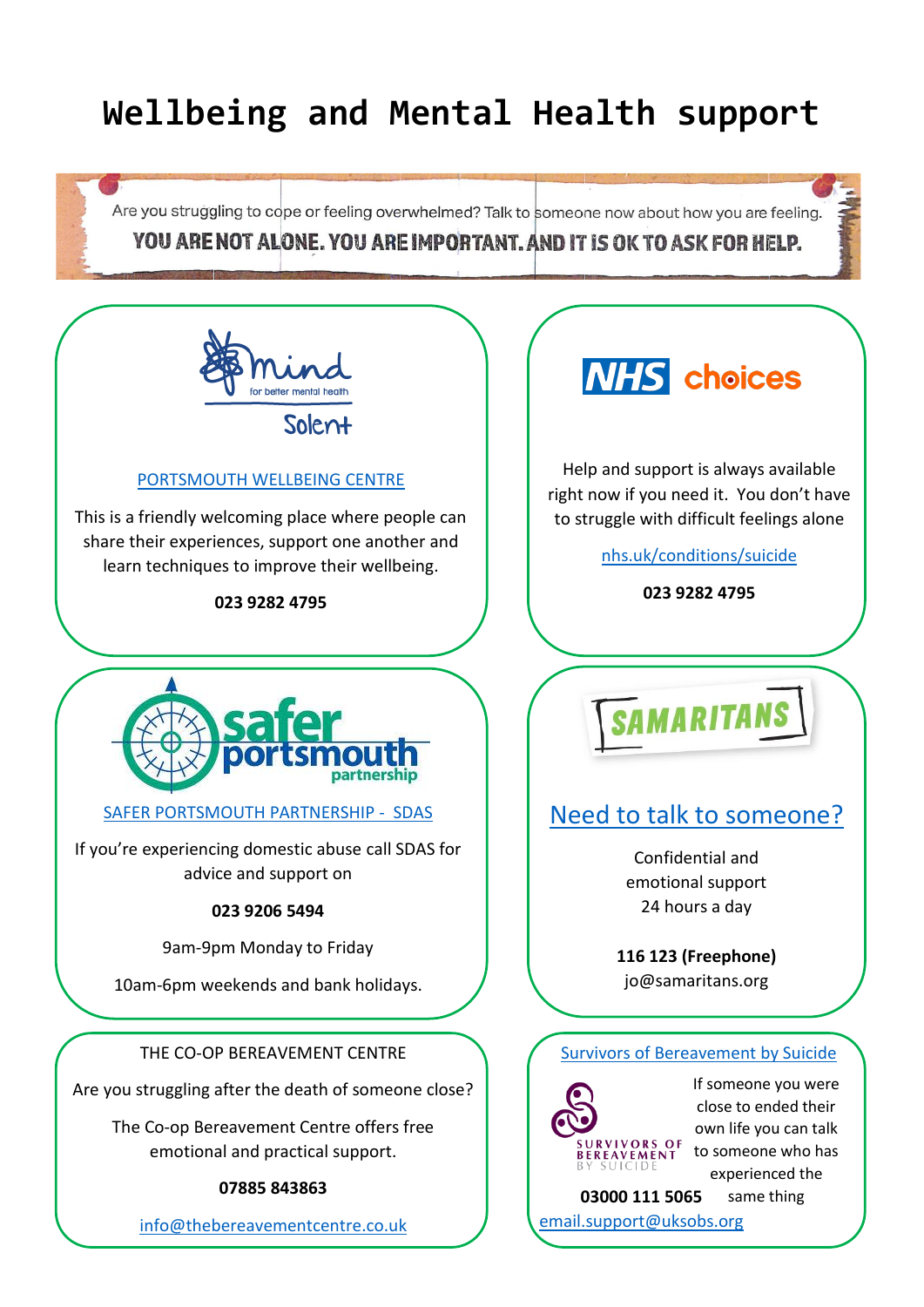

### [TALKING CHANGE](https://www.talkingchange.nhs.uk/)

Living with persistent pain can be very challenging

Talking Change can provide support for a variety of long-term physical health conditions.

#### **0300 123 4125**

[SNHS.TalkingChangeSolent@nhs.net](mailto:SNHS.TalkingChangeSolent@nhs.net)

In a medical emergency call



If you need medical help in a non-emergency





Providing confidential emotional support for anyone affected by sexual violence at any time in their lives no matter how long ago.

#### **02392 669513**

Young Person's Service **023 9266 9519** admin@parcs.org.uk



Information about local and national services as well as links to self-help tools and resources

'[Mental Wellbeing](https://www.portsmouth.gov.uk/ext/health-and-care/health/mental-wellbeing/mental-wellbeing)'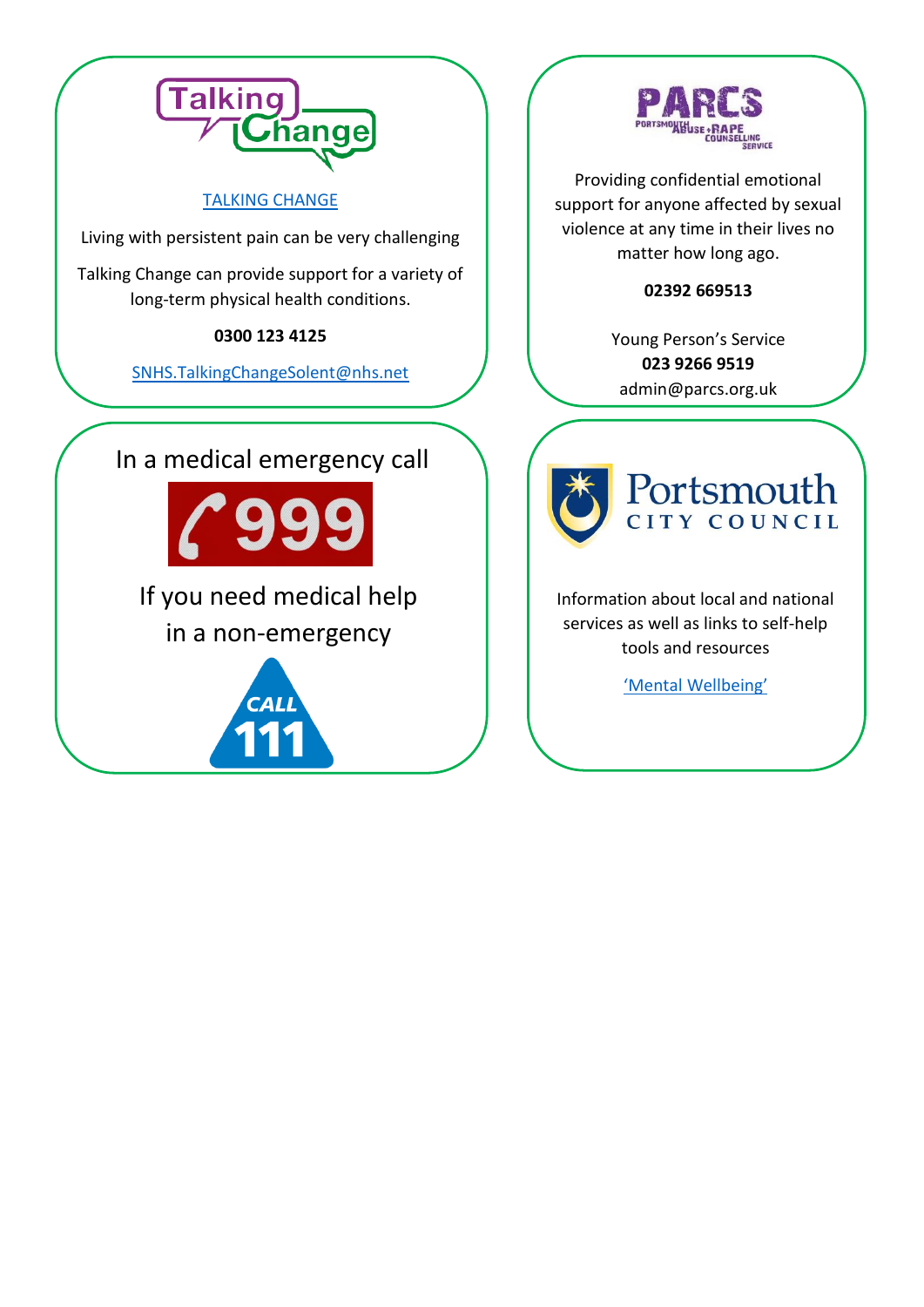## What help is there?